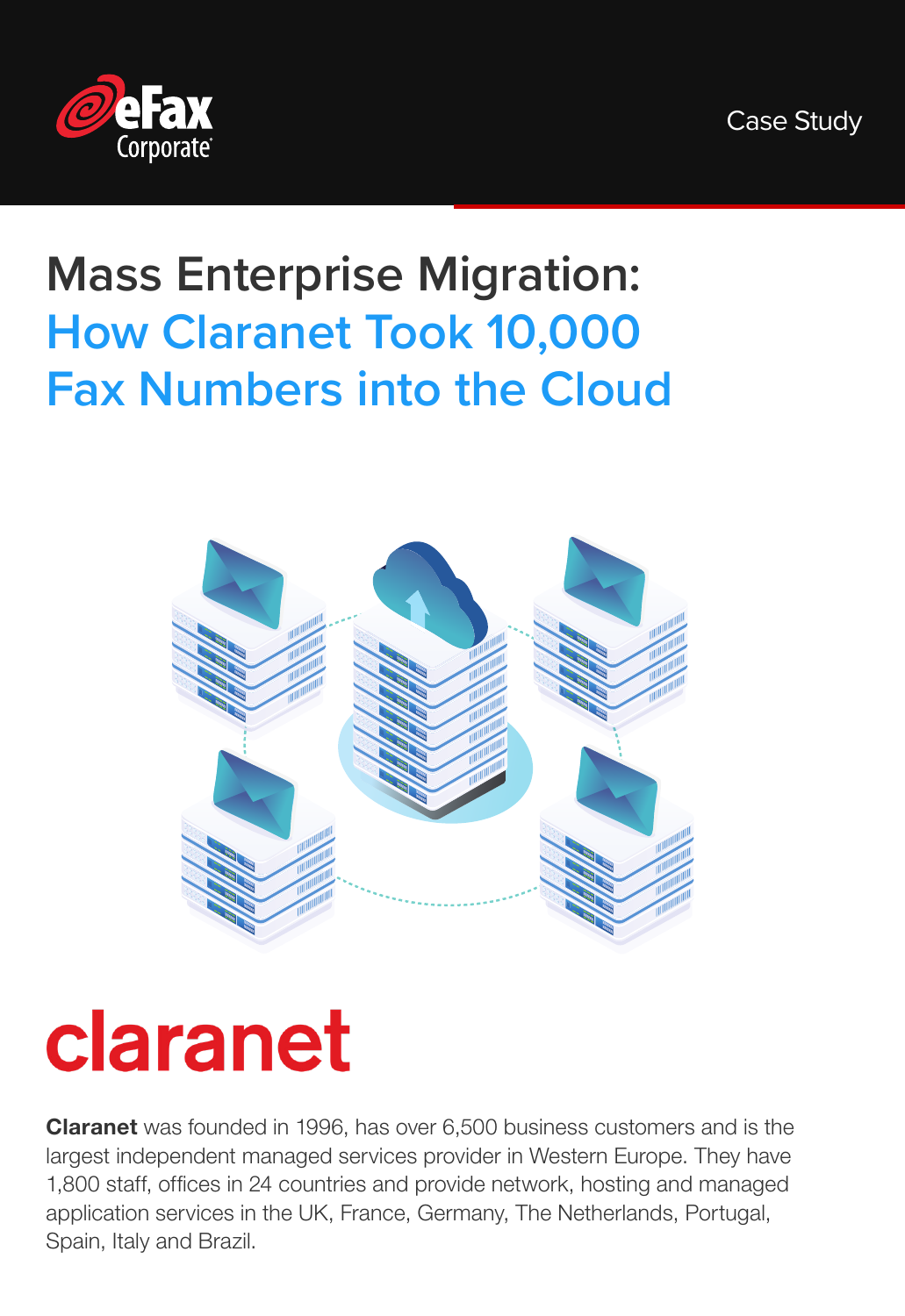

### *We partnered with eFax because of their expertise in faxing, they really know their stuff and they're also very professional.*

#### *Retiring the Fax Server*

The Communications division of Claranet's UK operation has several hundred Healthcare, Legal, Financial Services and Manufacturing customers that are reliant on faxing in order to keep the wheels of business turning. But when Starfax, Claranet's existing fax server, was coming to end of life, they had a strategic decision to make.

Claranet's faxing options were to:

- Reinvest in new custom fax server hardware
- Switch off the faxing offering altogether
- Outsource the faxing capability to a digital cloud fax provider

As a business that prides itself on its excellent customer service and client relations, for Claranet it was important to continue providing mission critical faxing services to their customers, hence, it was more a question of whether to build new hardware or to partner with a company that specialises in faxing.

#### *Partnering with eFax*

Partnering with a digital cloud fax provider effectively outsources the entire faxing function and eliminates the need for upfront capital expenditure and ongoing hardware maintenance and support. Claranet's Senior Product Manager, James Mitchell, carried out an indepth analysis into Claranet's faxing requirements, in terms of technical capability, scalability and cost. James made a recommendation to partner with a digital cloud faxing provider. Based on eFax's ability to deliver a reliable and scalable solution and a partner program that offered the in-depth training and ongoing support needed, they formalised a partnership and moved ahead with plans to migrate the Claranet customer base from the old faxing platform to eFax's digital cloud fax service.